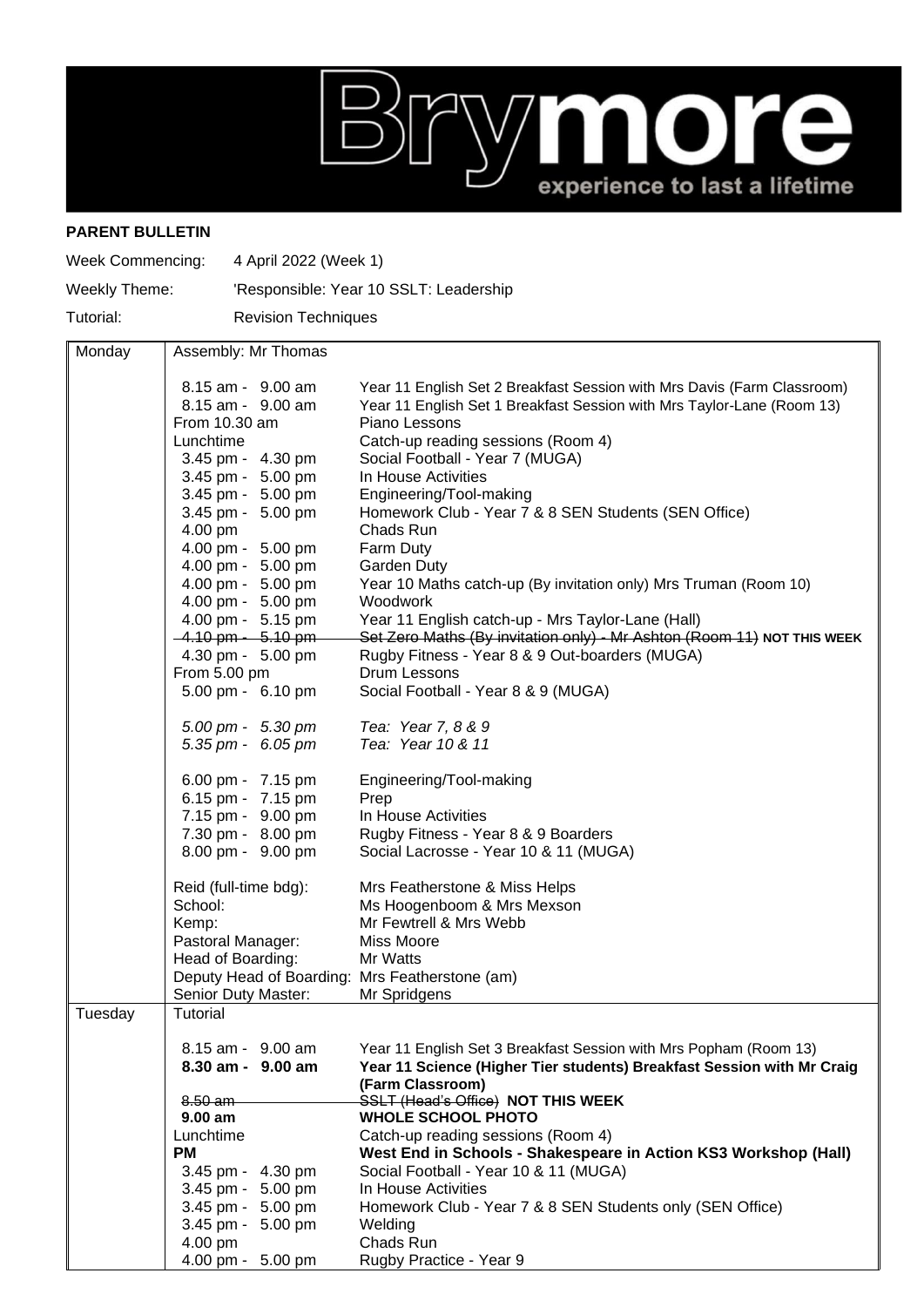|           | 4.00 pm - 5.00 pm                         | Farm Duty                                                                             |
|-----------|-------------------------------------------|---------------------------------------------------------------------------------------|
|           | 4.00 pm - 5.00 pm                         | <b>Garden Duty</b>                                                                    |
|           | 4.30 pm - 5.00 pm                         | Rugby Fitness - Year 10 & 11 Out-boarders (MUGA)                                      |
|           | 5.00 pm - 6.10 pm                         | Social Football - Year 7 (MUGA)                                                       |
|           |                                           |                                                                                       |
|           | 5.00 pm - 5.30 pm                         | Tea: Year 7, 8 & 9                                                                    |
|           | 5.35 pm - 6.05 pm                         | Tea: Year 10 & 11                                                                     |
|           |                                           |                                                                                       |
|           | 6.00 pm - 7.15 pm                         | Welding                                                                               |
|           | 6.15 pm - 7.15 pm                         | Prep                                                                                  |
|           | 7.15 pm - 9.00 pm                         | In House Activities                                                                   |
|           | 7.30 pm - 8.00 pm                         | Rugby Fitness - Year 10 & 11 Boarders                                                 |
|           | 8.00 pm - 9.00 pm                         | Social Football - Year 8 & 9 (MUGA)                                                   |
|           |                                           |                                                                                       |
|           | Reid (full-time bdg):                     | Miss Moore & Miss Helps                                                               |
|           | School:                                   | Ms Hoogenboom & Mrs Mexson                                                            |
|           | Kemp:                                     | Mr Fewtrell & Mrs Webb                                                                |
|           | Pastoral Manager:                         | Miss Moore                                                                            |
|           | Head of Boarding:                         | Mr Watts (Day)                                                                        |
|           | Deputy Head of Boarding: Mrs Featherstone |                                                                                       |
|           | Senior Duty Master:                       | Mr Spridgens                                                                          |
| Wednesday | Assembly: Mrs Davis                       |                                                                                       |
|           |                                           |                                                                                       |
|           | <b>ALL DAY</b>                            | <b>Year 10 Art Mock Exam</b>                                                          |
|           | 8.15 am - 9.00 am                         | Year 11 English Set 1 Breakfast Session with Mrs Taylor-Lane                          |
|           | 8.15 am - 9.00 am                         | (Farm Classroom)<br>Year 11 English Set 3 Breakfast Session with Mrs Popham (Room 13) |
|           | 11.30 am                                  | Accelerated Reader Reward Trip for Years 7, 8 & 9                                     |
|           |                                           | @ Hollywood Bowl, Taunton                                                             |
|           | Lunchtime                                 | Catch-up reading sessions (Room 4)                                                    |
|           | 3.45 pm - 4.30 pm                         | Social Football - Year 8 & 9 (MUGA)                                                   |
|           | 3.45 pm - 5.00 pm                         | In House Activities                                                                   |
|           | 3.45 pm - 5.00 pm                         | Homework Club - Year 9 & 10 SEN Students (SEN Office)                                 |
|           | 4.00 pm                                   | Chads Run                                                                             |
|           | 4.00 pm - 5.00 pm                         | Year 11 DT session to complete their major project coursework                         |
|           |                                           | Practical                                                                             |
|           | 4.00 pm - 5.00 pm                         | Year 11 Geography catch-up (Room 8)                                                   |
|           | 4.00 pm - 5.00 pm                         | Year 11 Grade 7, 8 & 9 Students and A Level prep                                      |
|           |                                           | (By invitation only) - Mrs Truman (Room 10)                                           |
|           | 4.00 pm - 5.00 pm                         | Farm Duty                                                                             |
|           | 4.00 pm - 5.00 pm                         | Garden Duty                                                                           |
|           | 4.00 pm - 5.00 pm                         | Rugby Practise - Year 7 & 8                                                           |
|           | 4.00 pm - 5.30 pm                         | Young Farmers (every two weeks - week 1) (Farm Classroom)                             |
|           | 4.00 pm - 5.30 pm                         | Blacksmithing                                                                         |
|           | 4.30 pm - 5.00 pm                         | Social Football - Year 7 (MUGA)                                                       |
|           | From 5.00 pm                              | Guitar Lessons                                                                        |
|           | 5.00 pm - 5.30 pm                         | Social Football - Year 10 & 11 (MUGA)                                                 |
|           |                                           |                                                                                       |
|           | 5.00 pm - 5.30 pm                         | Tea: Year 7, 8 & 9                                                                    |
|           | 5.35 pm - 6.05 pm                         | Tea: Year 10 & 11                                                                     |
|           |                                           |                                                                                       |
|           | 6.00 pm - 7.30 pm                         | Blacksmithing                                                                         |
|           | 6.15 pm - 7.15 pm<br>7.15 pm - 9.00 pm    | Prep<br>In House Activities                                                           |
|           | 7.30 pm - 9.00 pm                         | Blacksmithing                                                                         |
|           |                                           |                                                                                       |
|           | Reid (full-time bdg):                     | Mrs Featherstone & Miss Helps                                                         |
|           | School:                                   | Ms Hoogenboom & Mrs Mexson                                                            |
|           | Kemp:                                     | Mr Fewtrell & Mrs Webb                                                                |
|           | Pastoral Manager:                         | Miss Moore                                                                            |
|           | Head of Boarding:                         | Mr Watts                                                                              |
|           | Deputy Head of Boarding: Mrs Featherstone |                                                                                       |
|           | Senior Duty Master:                       | Mr Spridgens                                                                          |
|           |                                           |                                                                                       |